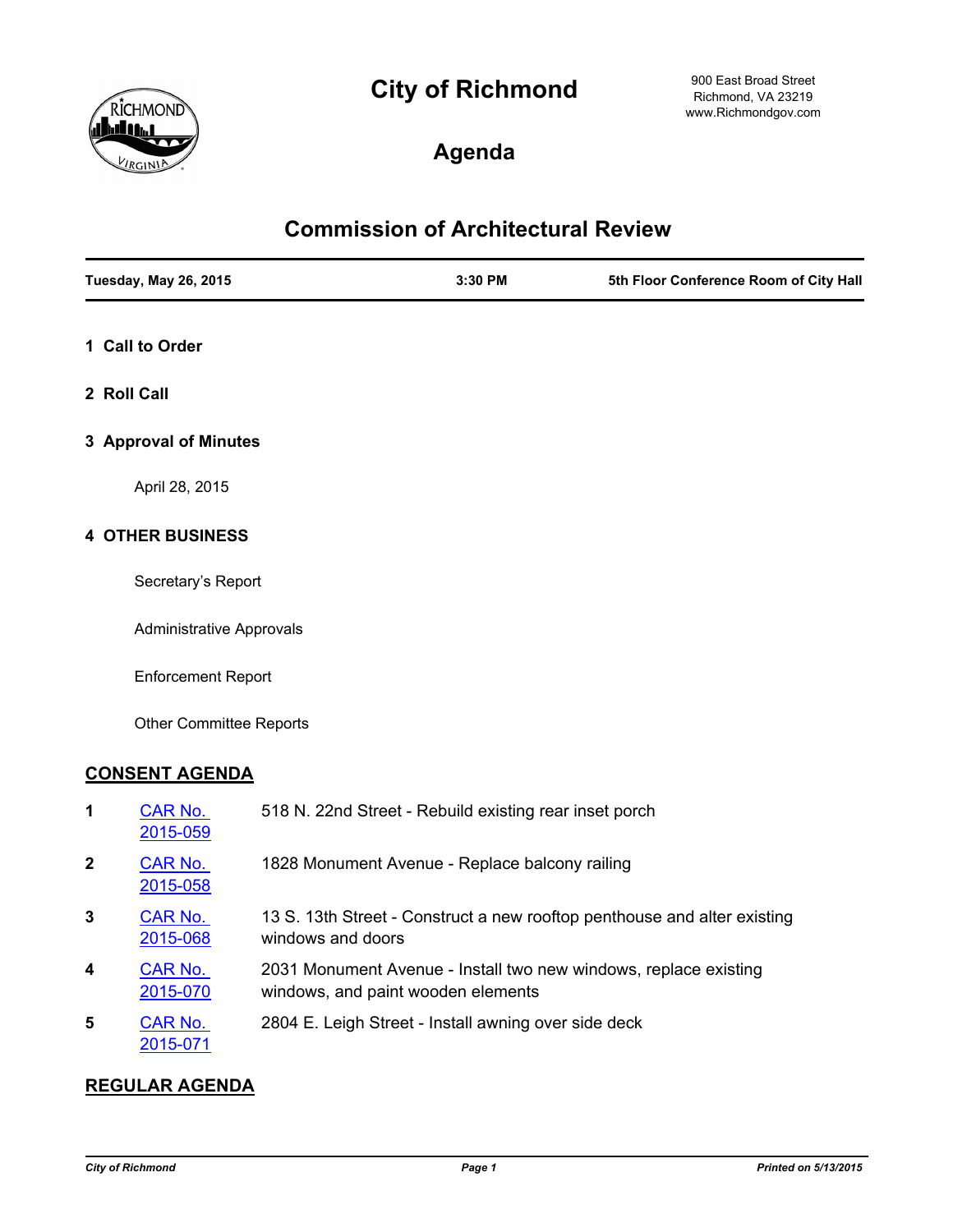| 6  | <b>CAR No.</b><br>2015-041A | 425 N. 25th Street - Construct new mixed-use building                                                                                                                |
|----|-----------------------------|----------------------------------------------------------------------------------------------------------------------------------------------------------------------|
| 7  | <b>CAR No.</b><br>2015-056  | 417 Catherine Street - Installation of new porch railing                                                                                                             |
| 8  | <b>CAR No.</b><br>2015-057  | 2030 Monument Avenue - Paint masonry on the front facade                                                                                                             |
| 9  | <b>CAR No.</b><br>2015-060  | 916 N. 25th Street - Replace front porch and stair railing and replace<br>windows                                                                                    |
| 10 | <b>CAR No.</b><br>2015-061  | 323 N. 27th Street - Modifications to the front and rear porches                                                                                                     |
| 11 | <b>CAR No.</b><br>2015-062  | 608 N. 27th Street - Construct a new single-family house                                                                                                             |
| 12 | CAR No.<br>2015-063         | 2100-2102 M Street - Construct a new single-family house                                                                                                             |
| 13 | <b>CAR No.</b><br>2015-064  | 3 N. Boulevard - Install new upper front porch railing                                                                                                               |
| 14 | <b>CAR No.</b><br>2015-065  | 414 N. 28th Street - Replace three windows at rear of the house                                                                                                      |
| 15 | <b>CAR No.</b><br>2015-015  | 2913 E. Marshall Street - Restore fenestration, stucco facade, construct<br>front porch and rear balcony                                                             |
|    | Attachments:                | <b>Application &amp; Plans</b>                                                                                                                                       |
|    |                             | <b>Site Map</b>                                                                                                                                                      |
|    |                             | <b>Staff Report</b>                                                                                                                                                  |
| 16 | <b>CAR No.</b><br>2015-067  | 2115 M Street - Construct an addition at rear of home and rehab<br>existing chimney                                                                                  |
| 17 | <b>CAR No.</b><br>2015-069  | 201 W. Broad Street - Alterations to previously approved plans to<br>include a new door design, changes to the rooftop elements, and<br>installation of a blade sign |
| 18 | <b>CAR No.</b><br>2015-039  | 1914 E. Franklin Street - Construct new multi-family development                                                                                                     |
|    | Attachments:                | <b>Application &amp; Plans</b>                                                                                                                                       |
|    |                             | <b>Site Map</b>                                                                                                                                                      |
|    |                             | <b>Staff Report</b>                                                                                                                                                  |
|    |                             |                                                                                                                                                                      |

### **CONCEPTUAL REVIEW**

[CAR No.](http://richmondva.legistar.com/gateway.aspx?m=l&id=/matter.aspx?key=21059) 2325 Venable Street - Construct new mixed-use building 2015-066 **19**